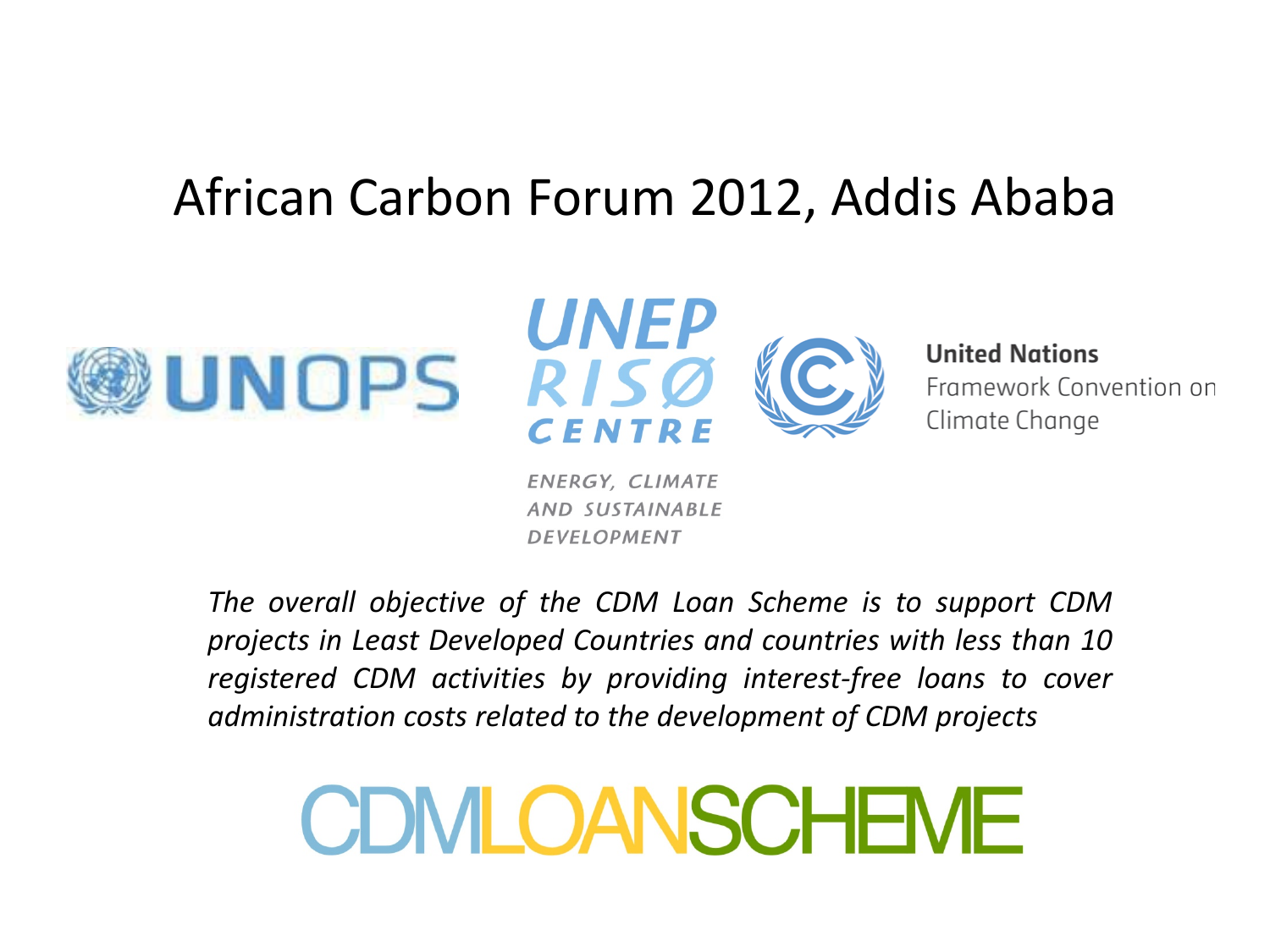

## Africa in the CDM spotlight

ENERGY, CLIMATE AND SUSTAINABLE DEVELOPMENT

- EU demands more than 90% of all carbon credits from CDM projects
- EU will not accept CERs from projects registered after 2012 - except from Least Developed Countries.
- CDM Post 2012 will experience increasing demand for CERs from Least Developed Countries in Africa



#### *Least developed Countries*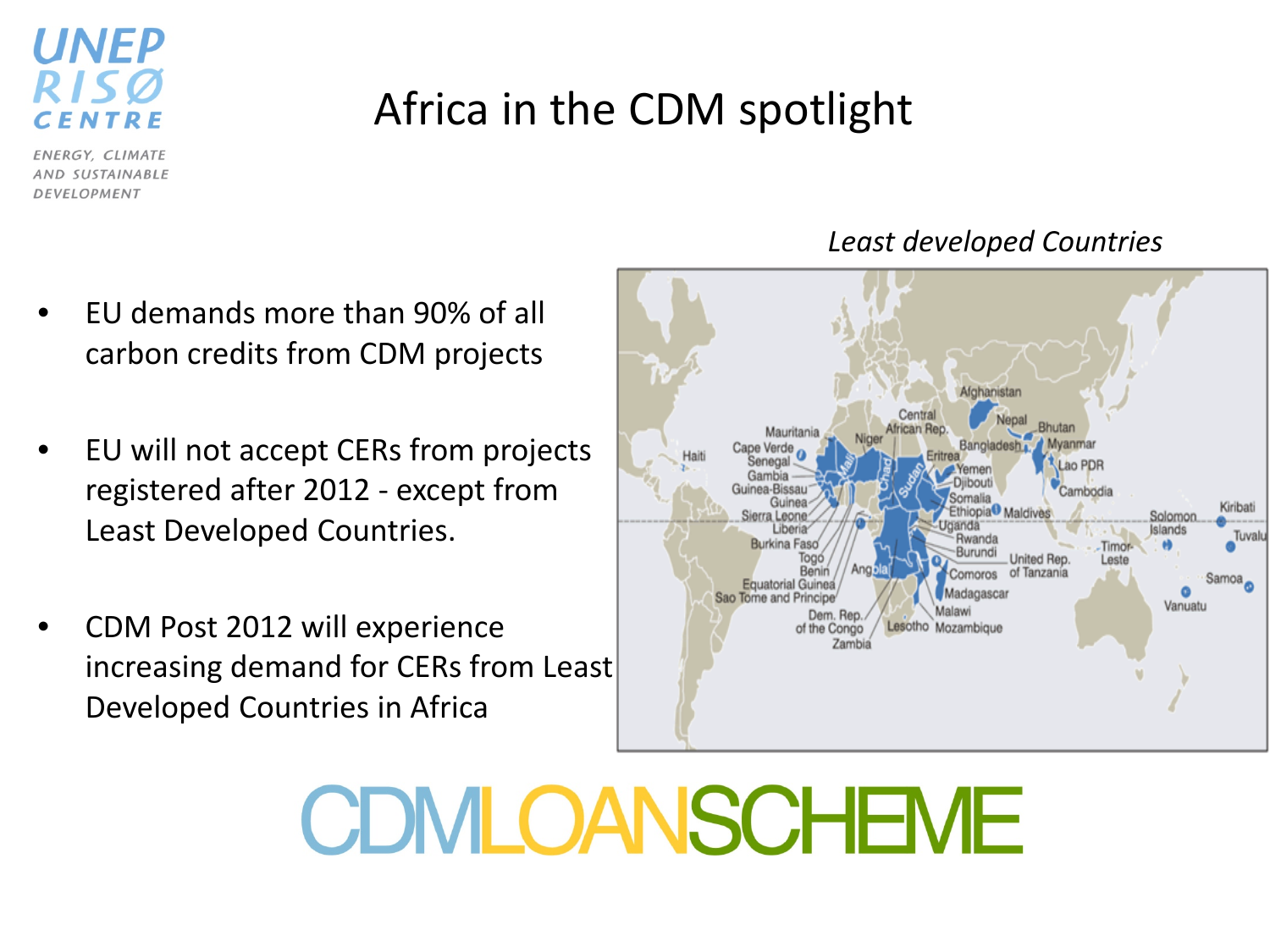

## Untapped CDM potential in Africa

ENERGY, CLIMATE AND SUSTAINABLE **DEVELOPMENT** 

- Lack of access to finance is together with lack of technical capacity the main barriers to develop CDM projects
- The CDM Loan Scheme can help overcome this barrier by providing interest-free loans to the CDM validation, registration and verification process.
- The CDM Loan Scheme will in particular be beneficial for CDM projects where CERs is the only income e.g. methane avoidance.



Number of CDM projects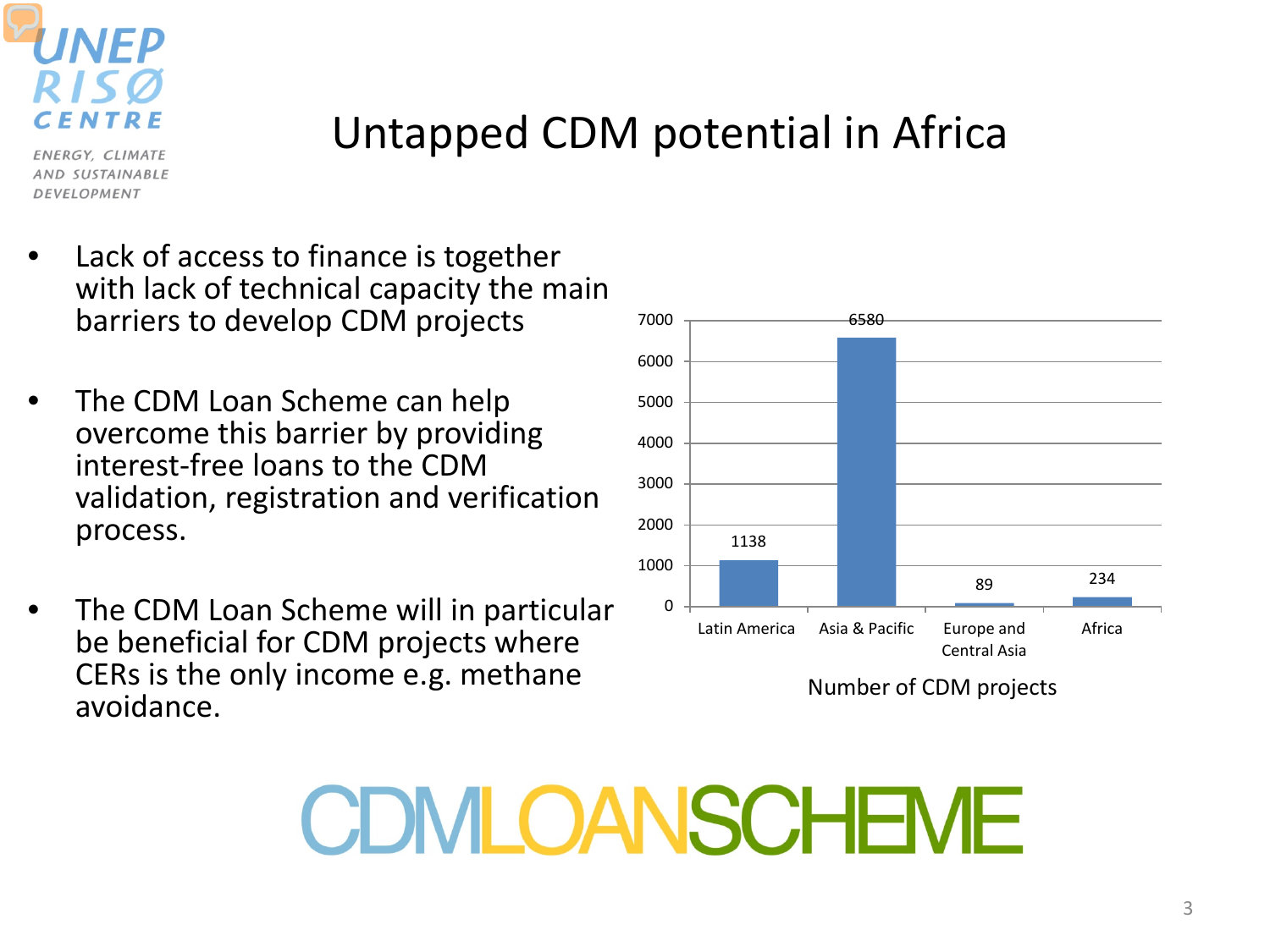

ENERGY, CLIMATE AND SUSTAINABLE DEVELOPMENT

### The way things should work  $\odot$

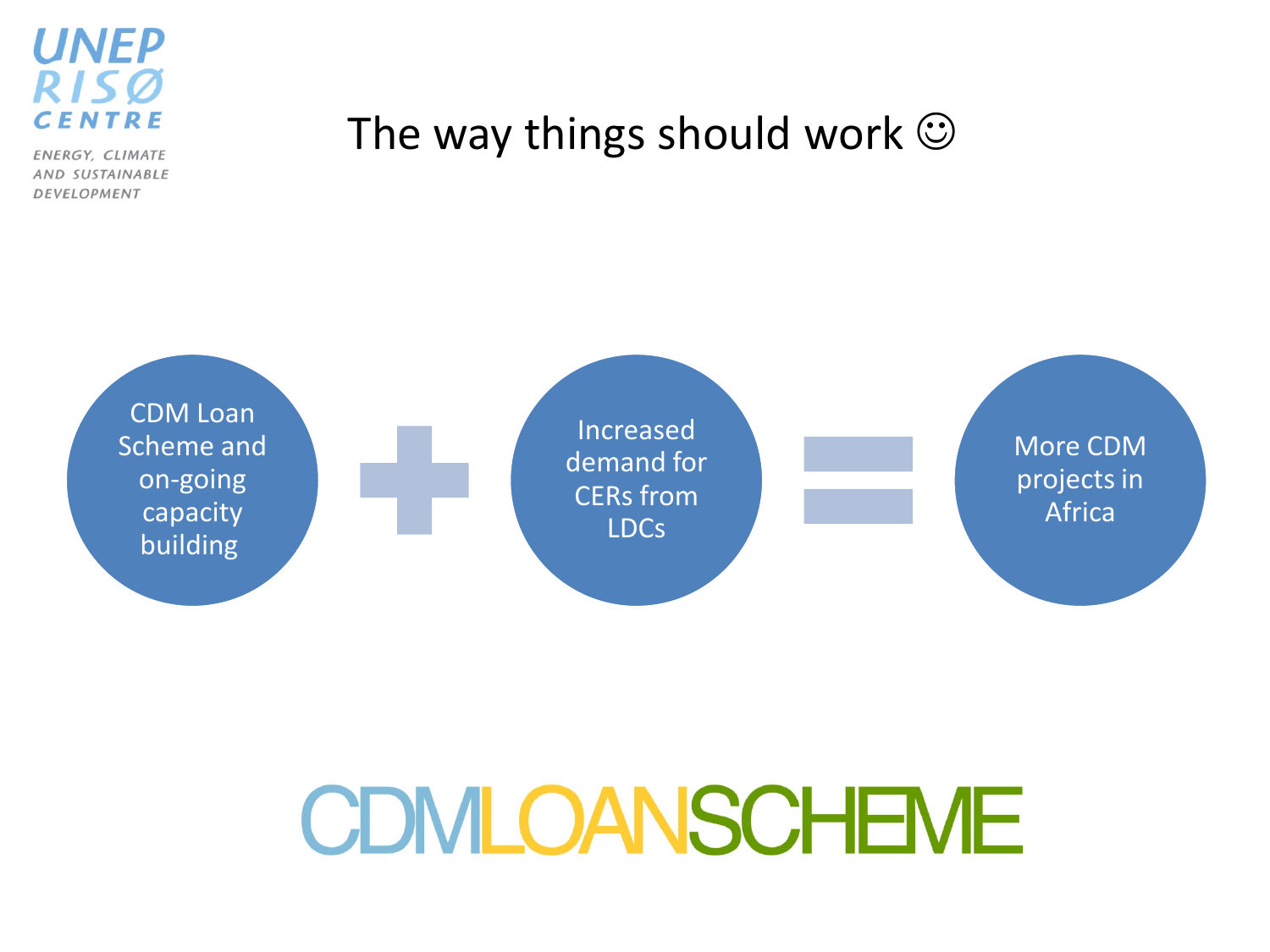

### UNEP Risoe's experience as basis for project screening and assessment



ENERGY, CLIMATE AND SUSTAINABLE DEVELOPMENT

### Capacity building >50 countries

#### **Institutional**

- Legal frameworks
- enabling environments

#### Individual

- **Seminars**
- Workshops
- Training sessions
- Regional Forums

### Innovative approaches **Analytical work**

#### **Policy analysis on new developments:**

- Pledge tracker
- REDD+
- Programmatic approaches
- Interfacing and integration of NAMA and NAPA by sector
- impact assessment The role of capacity development in making the CDM operational in developing countries

#### **Carbon finance and sustainable development:**

- ACAD
- PoA analysis new sheet in the Pipeline
- CER price analysis
- Analysis of investments in CDM projects by sub-type, country etc

#### **Carbon finance and clean energy:**

- Large hydro problems
- Articles on hydro/wave/geothermal energy

- Guidebooks on specific issues of the CDM
- Carbon Market Perspective Series
- CD4CDM Working Paper Series
- CDM data & analysis CDM&JIPipeline
- CDM Bazaar
- Web based CDM Technology &Methodology Selection Tool